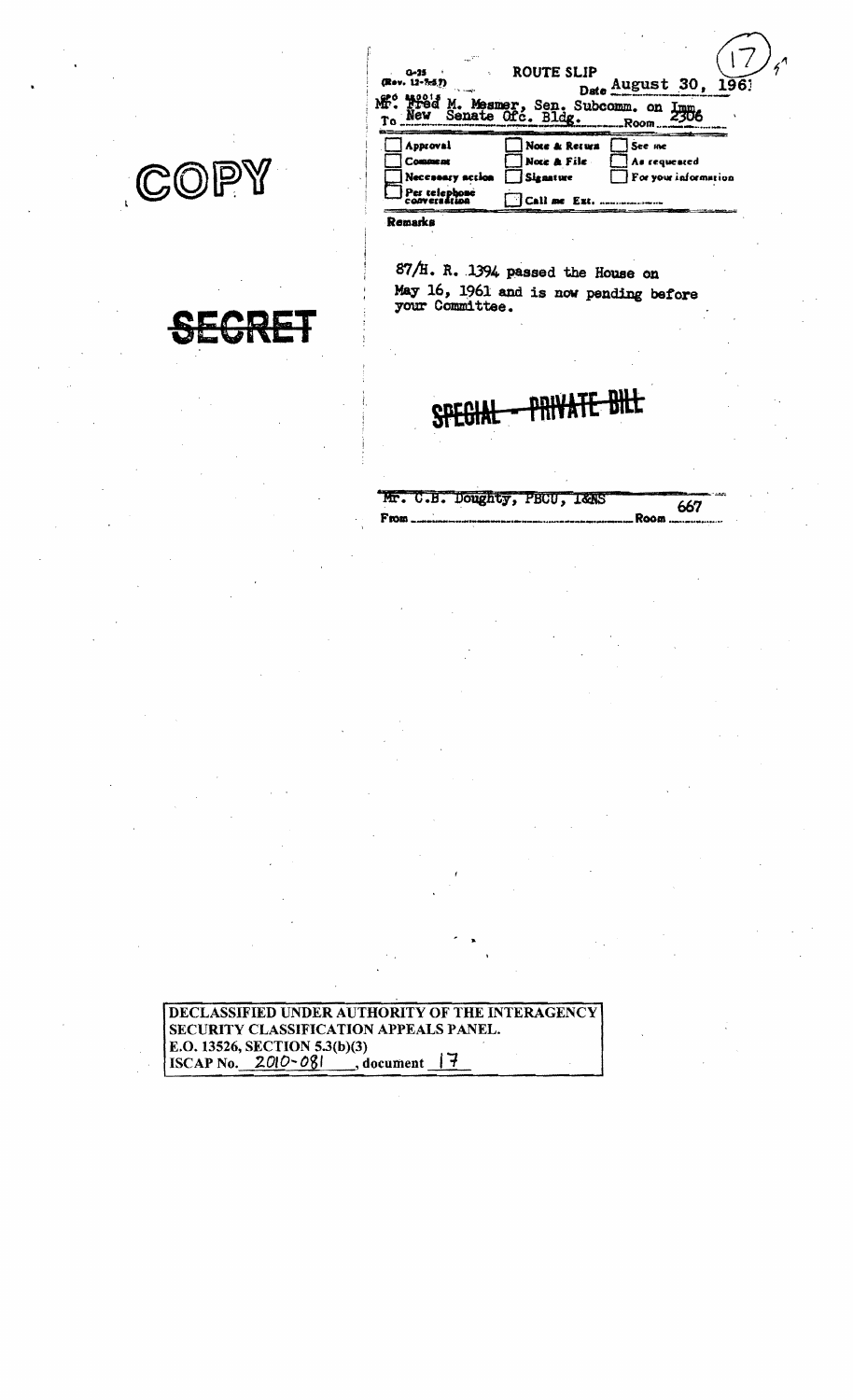### MENDRANDUM OF CLASSIFIED INFORMATION FROM IMMIGRATION AND NATURALIZATION SERVICE FILES RE LASZIO HAMORI. BENEFICIARY OF H.R. 1394

Another governmental agency advised this Service that during the course of an interview with the beneficiary in June 1952, he furnished the following information:

Hamori became associated with the American Friends Service Committee in Geneva about 1943, doing research in refugee problems, and was employed with them to October 1947 when he joined the United Nations staff. In connection with this refugee work, Hamori was assigned the task of getting in touch with the Hungarian National Front (MNFF), an underground organization allegedly composed of units of all political parties in Hungary, including the Communist Party. The organizational purpose purportedly was to assist refugee elements in Hungary. After about two months of contact with MWF, Ramori observed the use of a rubber stamp, with the return address of the American Friends Service Committee on it, being used on several publications containing material of a "Communist color." Upon learning that the MNFF had "stolen" this stamp for use in sending out such material, he severed his connection with that organization. At the interview, he denied ever being a member of the Communist Party or in sympathy with Communism.

In July 1958 the same governmental agency advised that the beneficiary had been cooperating with them, that he had furnished information regarding his Hungarian contacts in the United Nations and the Hungarian Legation, and that he helped write a United Nations report on the Hungarian uprising denouncing both Russia and Hungary.

Investigation by this Service failed to reveal any derogatory information concerning the beseficiary.

The Committee is referred to and to the Bureau of Security and Consular Affairs, Department of State, for additional information concerning the beneficiary.

E.O. 13526, section  $3:3(b)(1)$ 

 $R_{13.97}$ <br>( $Q_{\text{0}}$ , 944)<br>god

anocial contains information affecting the nation ع<u>لاءَ</u> نائعا ري. جن delensa el m  $1.793$  and  $794$ , the espionage laws, Til revolation of which it matthorized person is prohibited by law.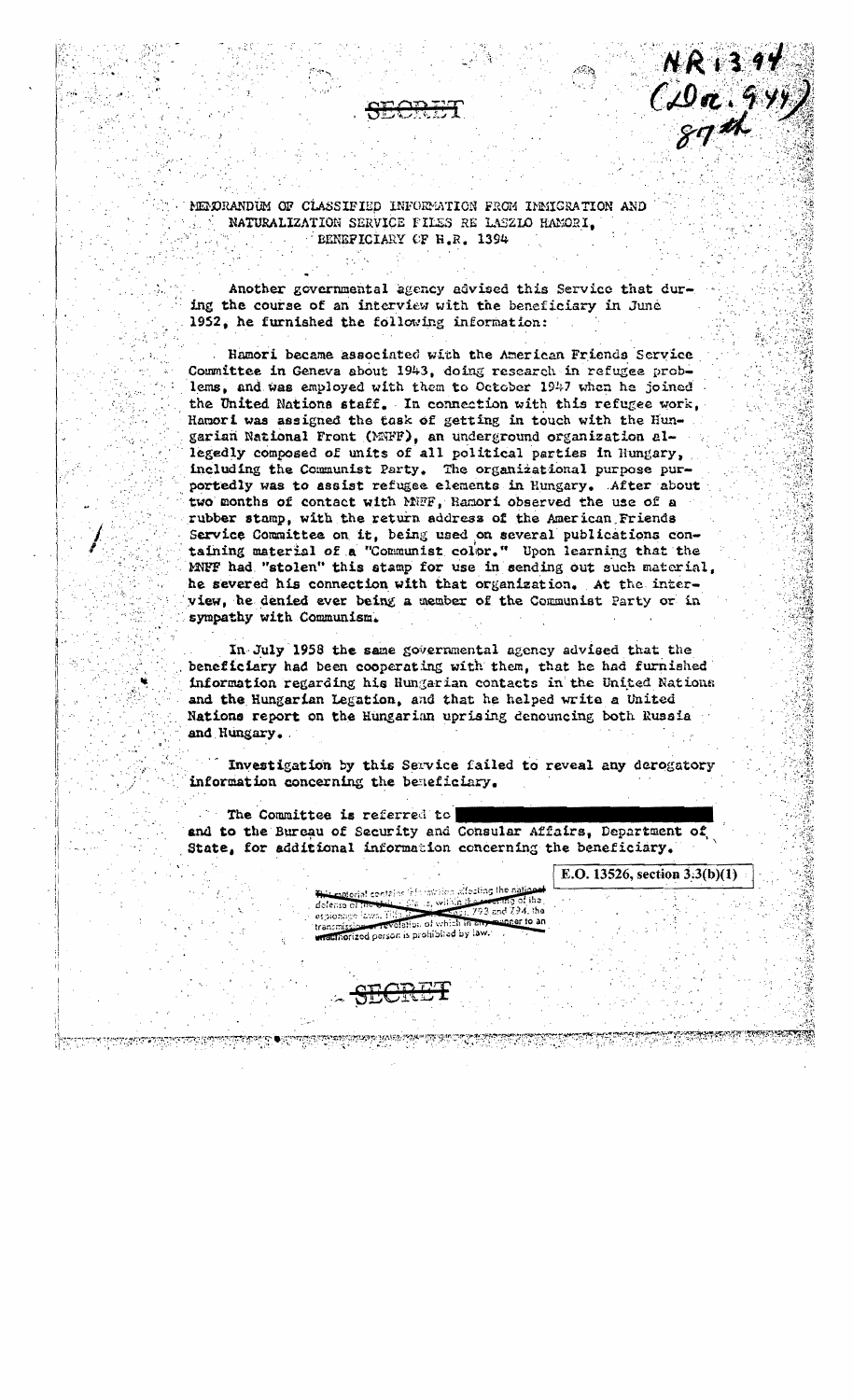

MEMORANDUM OF CLASSIFIED DEPORMATION FROM IMMIGRATION ARD RATURALIZATION SERVICE FILES RE LASZLO HAMORI. BENEFICIALY OF H. R. 1394

The Committee is referred to the Eurosh of Security and Consular Affairs, Depertment of State for information concerning the beneficiary.

> $793$  and  $794,$  the esplonage laws, itaasm alion of which zed person is prohibited by law.

> > প্ৰ সম্পৰ্কেশ্ব

्राष्ट्रीय

98

 $\sim 10^6$ 

rajayayi<br>T

samanang<br>Pilipina

TR.

<u>| sector et grandem</u>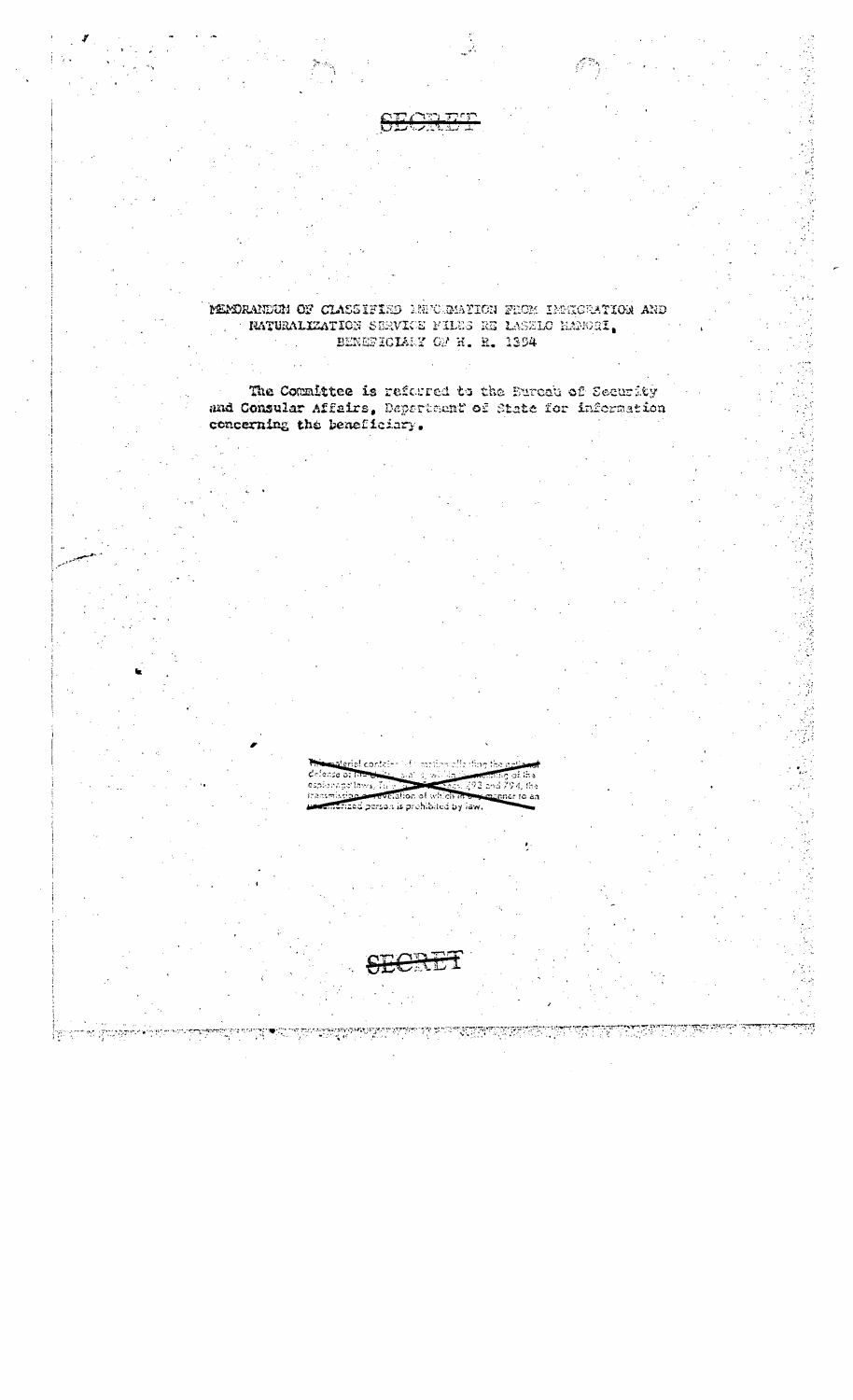$K. K. 1399$ <br> $874$ 

### MEMORANDUM OF CLASSIFIED INFORMATION FROM IMMIGRATION AND NATURALIZATION SERVICE FILES RE LASZLO HAMORI. BENEFICIARY OF H.R. 1394

Another governmental agency advised this Service that during the course of an interview with the beneficiary in June 1952, he furnished the following information:

Hamori became associated with the American Friends Service Committee in Geneva about 1943, doing research in refugee problems, and was employed with them to October 1947 when he joined the United Nations staff. In connection with this refugee work, Hamori was assigned the task of getting in touch with the Hungarian National Front (MNFF), an underground organization' allegedly composed of units of all political parties in Hungary, including the Communist Party. The organizational purpose purportedly was to assist refugee elements in Rungary. After about two months of contact with, MNFF, Hamori observed the use of a rubber stamp, with the return address of the American Friends Service Committee on it, being used on several publications containing material of a "Communist color." Upon learning that the MNFF had "stolen" this stamp for use in sending out such material, he severed his connection with that organization. At the interview, he denied ever being a'member of the Communist Party or in sympathy with communism.

In July 1958 the same governmental agency advised that the beneficiary had been cooperating with them, that he had furnished information regarding his Hungarian contacts in the United Nations and the Hungarian Legation, and that he helped write a United Nations report on the Hungarian uprising denouncing both Russia and Hungary.

Investigation by this Service failed to reveal any derogatory information concerning the beneficiary.  $\sqrt{\text{E.O. 13526, section 3.3(b)(1)}}$ 

The Committee is referred to

and to the Bureau of Security and Consular Affairs, Department of State, for additional information concerning the beneficiary.

> तारित स tial contains information offecting the pational defense of the United States, within the meaning of the espionage laws, Title 19  $-793$  and  $794.$  the transmission or revelation of which in any manner unconfidenced person is prohibited by law.

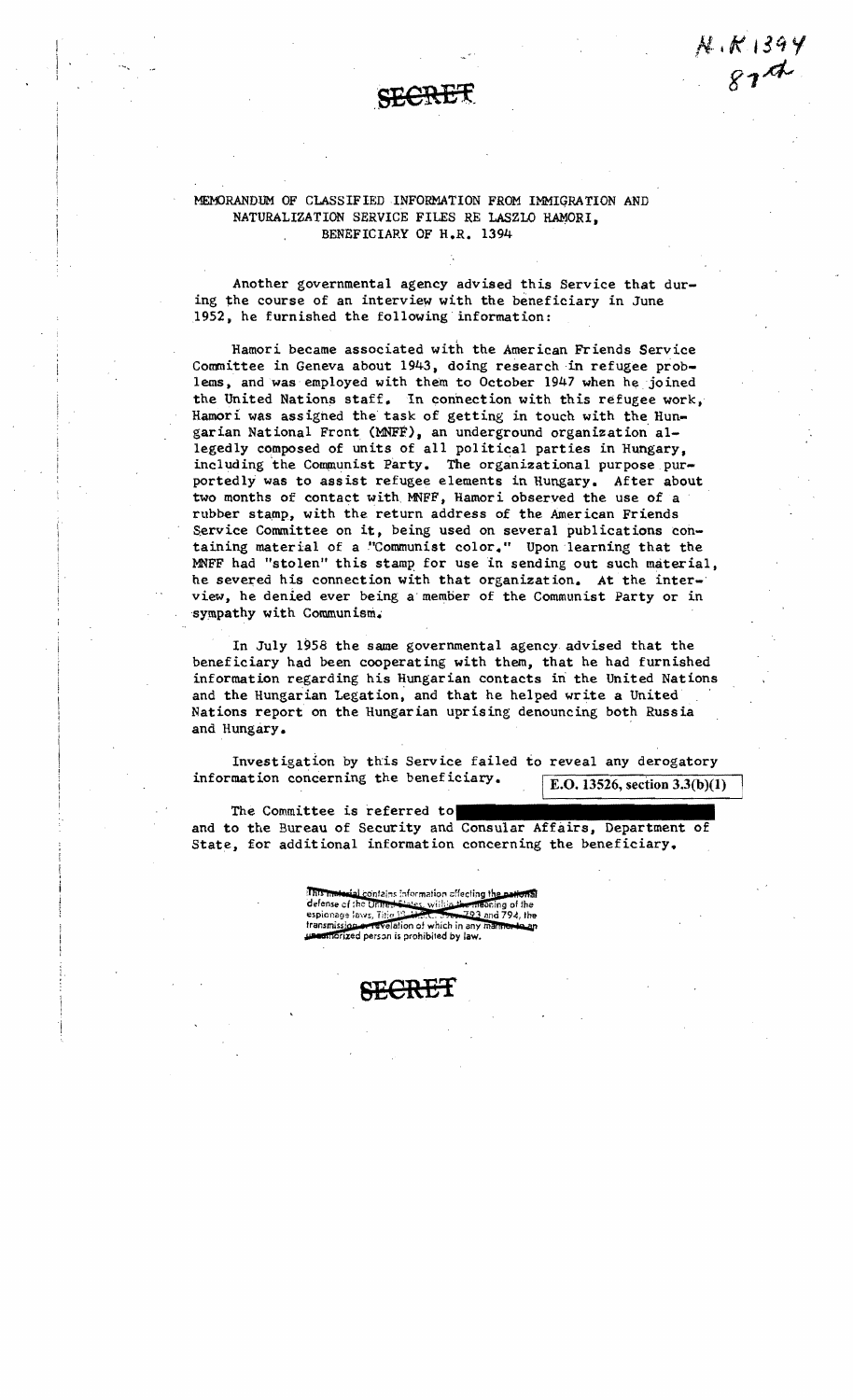MEMORANDUM

**SUBJECT:** HAMORI, Laszlo

1. A report dated 27 September 1958, based on information obtained from Subject, indicated that after Subject had completed his studies at the Graduate School of International Studies in Geneva, Switzerland, in 1943, he was employed by the American. Friends Service Committee (Quakers) to work on refugee matters. Subject remained with the Friends until October 1947. Subject indicated that during this period he had been instructed to contact The Magyar Nemzet Fueggetlensegi Front (MNFF - Hungarian National Independence Front) on refugee matters. The MNFF was a wartime underground union, or coalition, of various Hungarian political parties abroad, including the Communist Party. As a result of his association with the MNFF, it has been alleged that Subject was a Communist sympathizer and a Communist Party member. As a result of further investigation of the above allegations concerning Subject, it is believed by a reliable source that the above information from him concerning his involvement with the MNFF is substantially true. The investigation failed to develop any additional derogatory information concerning Subject which would indicate any other association with a Communist front organization or the Communist Party.

OGC - 61 - 1123

 $481394$ 

2. Regarding the MNFF, it should be pointed out that at its inception this organization is not believed to have been Communistcontrolled, but rather it was composed of individuals of all shades of political opinion ranging from left to right, The MNFF was established during World War II for the purpose of combatting Nazism and helping Hungarian victims of Nazism to flee Hungary. However, when the MNFF later came under Communist domination, reliable information indicates that Subject severed his connection with that organization.

3. It is also noted that allegations were made that Subject might be identical with a person of the same name who was a known Communist. These allegations appear to have been unfounded. The Laszlo HAMORI with whom Subject was identified is a journalist who defected in Sweden, and is believed to be still residing there.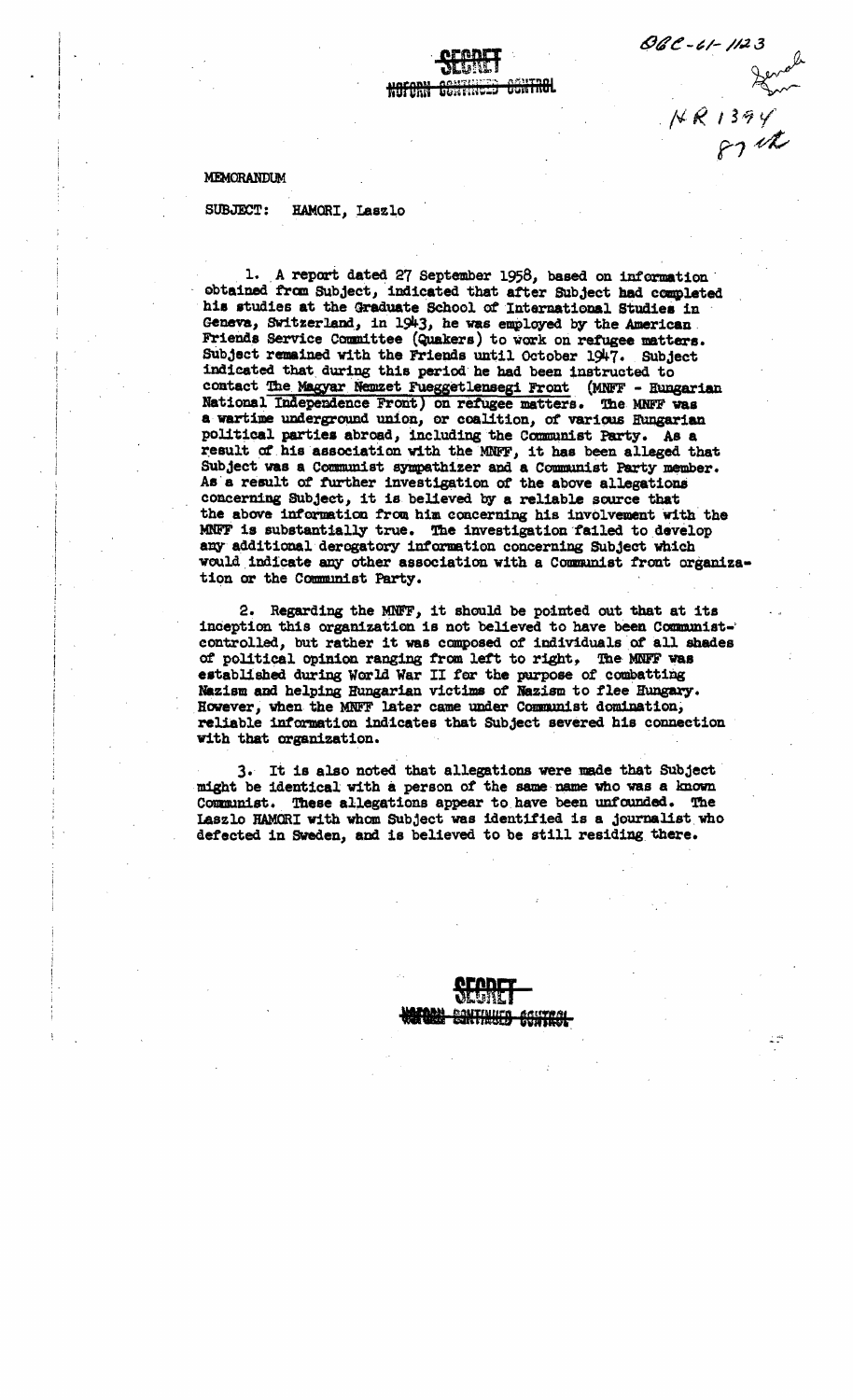ТОСАДА И <del>п</del>о дзеля

els of 1992 22 percent deast authorographed State de Mondo ale molled es aREPORT! **1st Session** No. 918 <u>aa janaa kina</u>

Immoration :b.v.o. :Naputanisanon-Susveup,  $\gamma$ Washington y $D$ Ci; June 22, 1997.

1004888-A A growment in these and

 $Q\bar{h}$ uismidos. Ciparresiden on the Audivisen

 $U \times S$  Senath, Windowski graph  $\partial \text{MSEAL}$ 

Deal Savarou la gesonast la d'usesse far a remate ringuiva de the bill (H.R. 1841) for the collected in the nord than is attached siff' reachiloned an paintenan ackiential in beneficient a Hengle 14 Late in SEPTEMBER 8: 1961 ... Ordered to be printed and intuitions and All pairs and processes the second processes of the property of the New York.<br>N.Y., office of this Service, which has custody of those files. It is<br>noted that the hill passed the Honse of Representatives on May it?

ad Amerika and describe the following of clience theory lied and the a perform for bather discrepend in admission of the United REPORT Gest Homological salars

Sincoreiv,

# A movement of the company H.R. 1394]

The Committee on the Judiciary, to which was referred the bill<br>(H.R. 1394) for the relief of Laszlo Hamori, having considered the same, reports favorably thereon without amendment and recommends that the bill do passento bar seab ball panerborous not latinging

Standress de**nonvose or une sitt** all bar quiridend The purpose of the billis to deem the beneficiary to have complied with the residence and physical presence requirements of section 316 of the Immigration and Nationality Act upon his admission to the

Le married States for being and treatence and some one state. being the countries of the countries of the country on

The beneficially of the bill is a 46-year-old native and children of<br>Humany, who resided in Switzerland from 1939 (6, 1947, when he rungary, much essayed in the couple is boost with the Secretariat of<br>the United Nations. He resided in this country until 1958, when he<br>returned to Switzerland to serve with the United Nations. Narcotics<br>Bureau: The benefi nonquota visa petition has been approved in behalf of the beneficiary.<br>Upon enactment of the instant bill, the beneficiary will be in a position to immediately file a petition for naturalization after he is lawfully admitted for permanent residence. In other seniores themes adj

 $\alpha$ d Fodinary 21. 1947. 21. bogandol filipinský končin $\mathbb{R}$ ymin $\mathbb{R}$ centricon to this compress on the best if the stand was tion the adjoint of the solution is the description of his stops ษะ กิน อยุทปราการ (เพราะกินเตรียม เรื่องเจ้า เรือง ปราการ ณีการ เป็นการ ณีการ